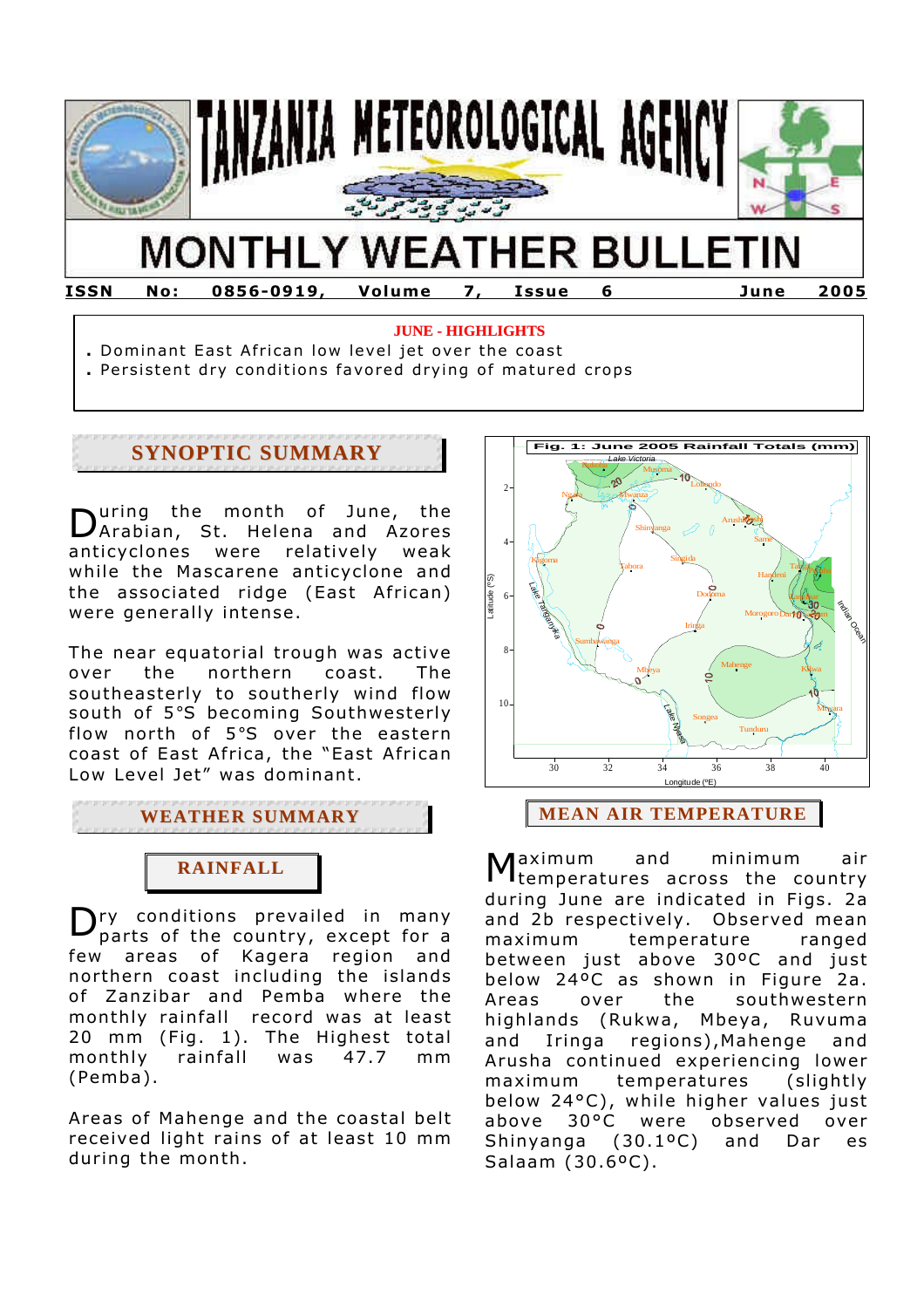**Volume 7, Issue 6 June 2005** 



Arusha airport in northeastern highlands recorded the lowest mean maximum temperature of 22.7ºC (a drop of 1.7ºC from that of May).



On the other hand, the mean minimum air temperatures during the month ranged from just below 8.0 ºC to just above 22ºC (a drop 0f 2.0ºC compared to May) (Figure 2b).

Areas over the southwestern highlands continued experiencing relatively cooler conditions (temperatures less than 14ºC) with the lowest mean minimum temperature of 7.5ºC recorded at Mbeya airport. The lowest value (7.2

ºC) was recorded during the second dekad of the month.

#### **SUNSHINE HOURS**

igure 3 indicates the average of bright sunshine expressed in hours per day. The country experienced bright sunshine for durations averaged between about 4 hours/day over northeastern highlands to just about 10 hours/day (Musoma and southwestern highlands). The lowest values of about 2 hrs/day were observed at Tanga and Kilimanjaro airports during the second dekad of the month. A normally dry season during June has enhanced clear skies over most areas. duration



**MEAN DAILY WINDSPEED**

ean wind run across the country Mean wind run across the country<br>Mduring the month of June ranged from about 3 km/hr(Sumbawanga, Songea and Morogoro municipalities) to a maximum of about 12 km/hr (Dodoma) as shown in Figure 4. The lowest value of 2.6 km/hr was recorded over Sumbawanga while the highest wind speed of 11.7 km/hr was experienced at Dodoma airport).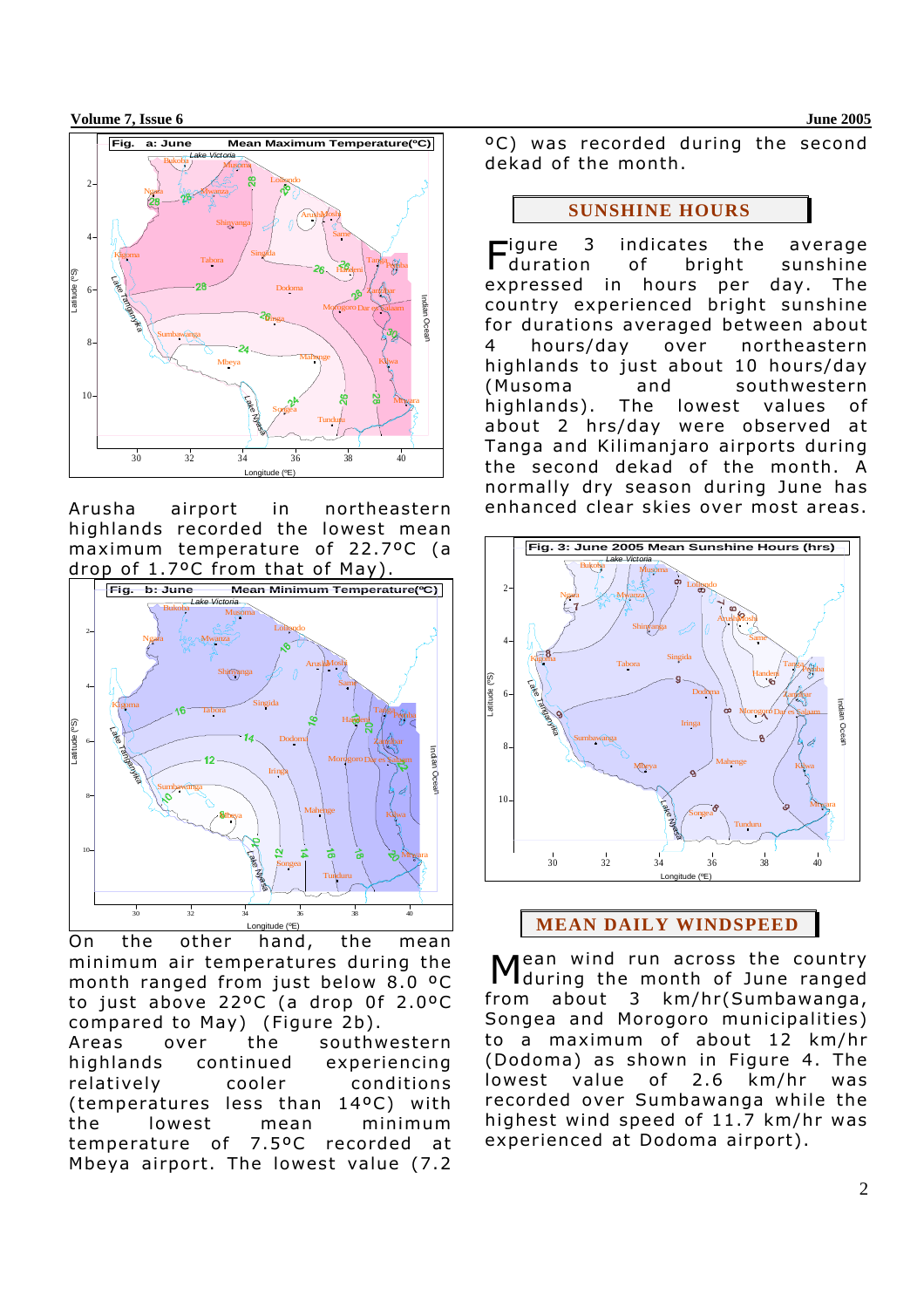#### **Volume 7, Issue 6 June 2005**



# **SATELLITE INFORMATION**

5, displays the satellite imagery derived from the difference between Spot Normalized Difference Vegetation Indices (SNDVI) of the second dekad of May and June 2005 indicating the changes that occurred during the period.  $\bar{\phantom{a}}$  iqure



A large decrease in vegetation greenness was observed over most parts of Western, Central, southwestern highlands (Mbeya and

Iringa north), northeastern highlands (Manyara and Kilimanjaro regions)and Shinyanga region. Persistence of dry conditions in June, highlights further decrease in NDVI and the likelihood of the reduction in the quality and supply of pastures. On the other hand, small decrease or no change in the SNDVI was observed over the southern region and the coastal belt, the condition which was attributed to light rains received in these areas during the month.

### **AGROMETEOROLOGY**

lost crops including annuals (cereals and pulses) and perennials (tree crops) reached harvesting stage and the persistent dry conditions accelerated them to full dry down. Over unimodal rainfall pattern (southern, southwestern highlands, western and central) areas harvesting of crops continued. On the other hand soil moisture supply from light rains over bimodal rainfall pattern (Lake Victoria basin, northeastern highlands, northern coast) enhanced favorable conditions for maize crop to reach to physiological maturity, and growth of cassava which was at various stages. Moreover, these rains also were favorable to growing sweet potatoes over the northern coast. M

Expected occasional rains over northern coast during July will impede drying and harvesting of maize, thereby reducing the quality of the crop. Generally, the estimated yield levels reported in many areas were below average of last year's values. This was mainly due to insufficient soil moisture supply experienced during the cropping season.